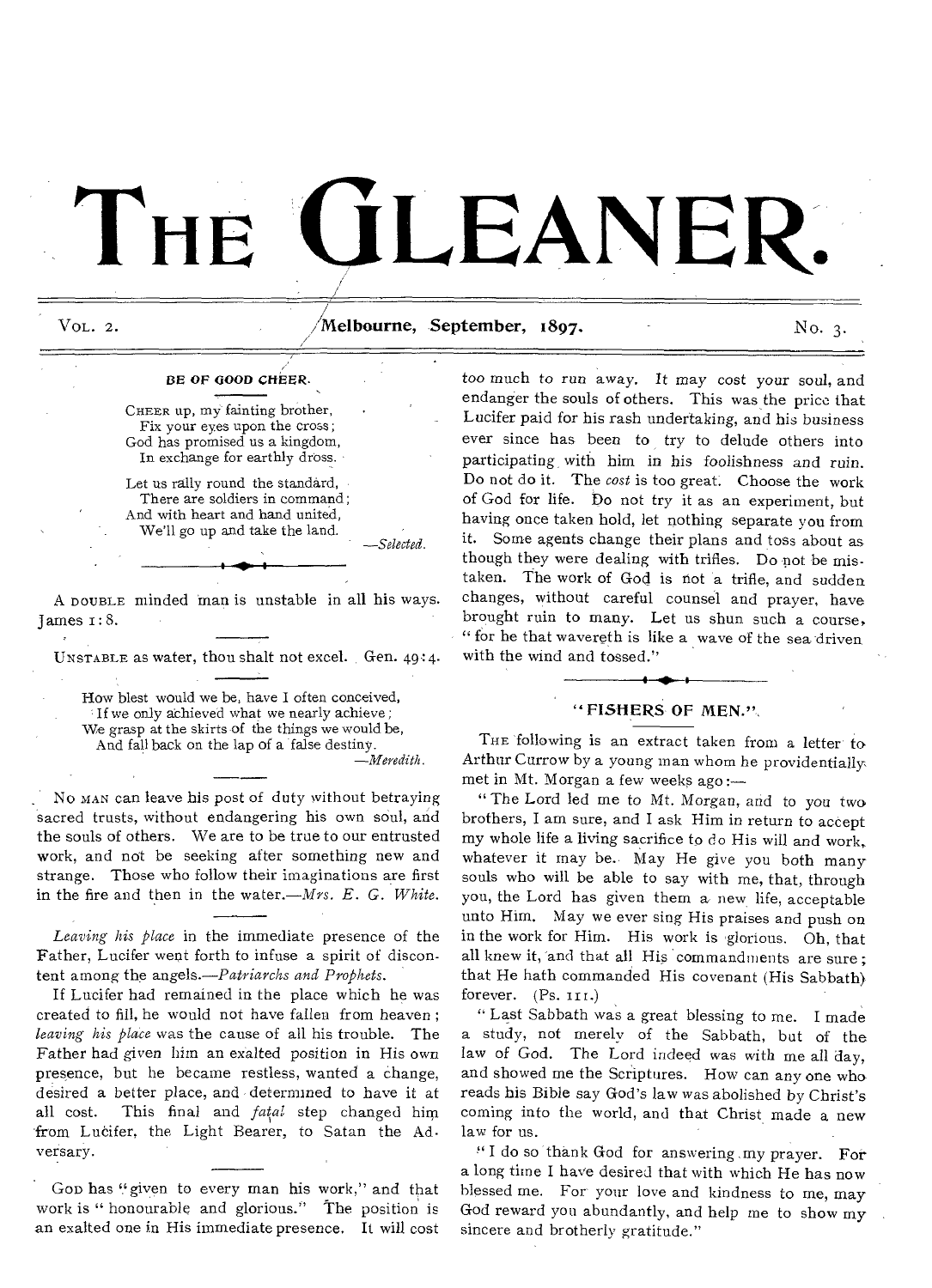IN July Brother Blunden wrote :—

" I have been trying, as far as my small knowledge would permit, to spread the third angel's message, and there is no doubt but that the Lord has guided me, for two have accepted the Sabbath."

About the time this letter was received, the following communication came from those to whom he had presented the truth

Mr. Blunden has been staying with us for three days, and after studying the Sabbath question my husband and I are convinced that Saturday is the Sabbath of the Lord, and we feel disposed to keep it.' Could you kindly forward us a pamphlet on the Sabbath question, as we would like to convince Our neighbours. We will also become subscriber' to the *Bible Echo* and the *Sentinel."* 

A FEW weeks ago Brother Hewitt ordered-the *Bible Echo, the Little Friend, and a number of our books and* pamphlets to the address of one whom he and his wife had met in their canvassing work. Concerning this case Brother HeWitt wrote :—

" You will notice from the order for hooks and papers to Mr.— that he is very much interested. in our literature. He is a farmer comfortably situated not far from the Laidley Railway Station. -We found the man anxious to learn all about the Sabbath. He had seen a copy of " Great Controversy" at one of his friends' homes, which he said seemed, to teach that the seventh day was the Sabbath. , We had a talk on the subject, and having a copy of "Daniel and the Revelation " with us, which we took to read while away from home, we lo ned it to him, and also gave him some back numbers of the *Bible Echo* to read until his order arrived.'?

Later Brother Hewitt wrote;-

" I am happy to inform you that the person to whom you forwarded the literature, has, with his family, taken his stand for God and the truth. We received a letter from him requesting us to go up and see them, so we went on the following Sabbath, and remained with them until Monday morning, and spent a very pleasant time indeed. We went through the Sabbath-school lessons with them, which they ,enjoyed very much. The next Sabbath Mr.--- and his eldest daughter were with us in Ipswich, and enjoyed the meeting. He is an intelligent man, being well posted in history, both Biblical and secular, and has been for some time perplexed about the manner' in which the ministers have preached the gospel. They are quite a musical family. We are sure that you all remember us in your prayers while out in the canvassing field, and we are thankful to inform you that the Lord. is answering them."

## OUR CAMP-MEETINGS.

It has been decided to hold two camp-meetings in Australia the coming summer. One will be held in Sydney, and the other in Melbourne.

The Sydney camp-meeting is appointed to be held October 14-25. This will be an important occasion. It will be the first camp-meeting held in New South Wales since the organisation of the Conference there. It will be held just'at the close of the Avondale School, and will thus give the students the benefits of such a meeting'before they separate for their homes and enter upon their various lines of work in which they will engage during the vacation. The presence of these students and their teachers will add to its interest.

It has been decided to hold the next session of the. Australasian Union Conference at Sydney in connection with the camp-meeting. Representatives from every colony in Australasia will be present. Brother W. C. White is expected to arrive from America in time to be with us. Brother A. T. Robinson from South Africa, who is coming to connect with the work in Australia, is expected to reach Sydney. in time for the meeting. Dr. and Mrs. Caro, who are coming to connect with the medical work in Australia, are now on their way from Europe, and should arrive in time to attend the Sydney meeting.

The presence of these representative workers, and the consideration of the • questions affecting the varied interests of the cause in every colony, will help to make the Sydney meeting one of much importance. It is hoped that every one of our people who can consistently attend this meeting will do so. Far above and beyond what has been mentioned as important features. will be the presence of God to bless us in our endeavours to advance His cause.

The' Melbourne camp-meeting is appointed for November 18-29. Cook's cheap excursion trains will arrive in Melbourne from Adelaide the 18th, and from Sydney the 19th. The return fare from Adelaide is  $\int_{\mathcal{L}} I$  ros. second. From Sydney,  $\int_{\mathcal{L}} 2$  ros. second.

We hope our people in -the Central Australian Conference will begin at once to prepare to attend the Melbourne meeting. While we shall not have all the features that will make the Sydney meeting so important, there will be much in connection with the Melbourne meeting of very great interest and importance. A number of the Union Conference delegates will no doubt be with us. Brother White, Brother Robinson, Dr. Caro and other valuable labourers will be present.

It is expected that final steps will be taken at this meeting to start the medical work in Melbourne. It is thought that a Sanitarium will be opened which will be the training school for nurses and medical missionaries for Australasia. Arrangements are being made in America for a, staff of physicians and trained nurses to, sail for this country in October. They will be due in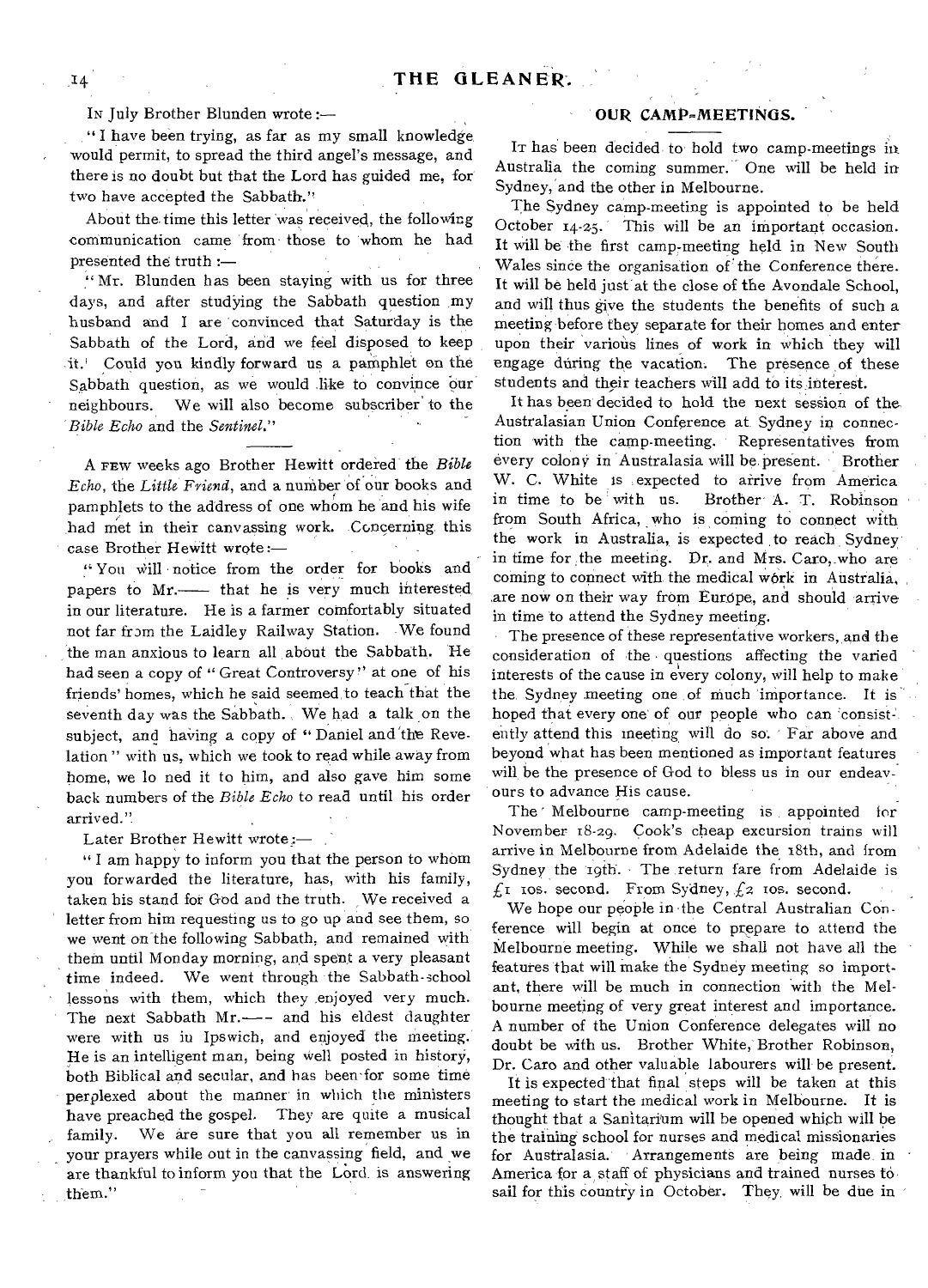Sydney about the 8th of November, and will attend the Melbourne meeting.

We rejoice that the medical work and health foods business are so soon to be established in this country. We are certain that-these lines of work will prove to,be a. great boon -to our cause here, They certainly present exceptional avenues for helping our fellowmen. The main features of *these* lines will be discussed at the Melbourne meeting. Valuable instruction will be given by the doctors and nurses regarding healthful living, how to cook, and home treatment of simple ailments.

We bespeak for this meeting a large attendance. Brethren, let us decide now to attend, and begin preparations at once. The tent rents and other expenses will be about the same as at previous meetings. Full particulars regarding the camp ground and various expenses will appear in the *Bible Echo* in due time. We now urge all our people in this Conference to begin their preparations to attend. Each church should elect a full number of delegates at an early date, so that they will have time to arrange home affairs for their absence. A. G. DANIELLS. A. G. DANIELLS.

MONTHLY SUMMARY AUSTRALIAN CANVASSING WORK.—August, 1897.

| AGENT AND TERRITORY.                                                                                                                                                                                                                                                                                                                                                                                                                                                                                                                                                                                                                                                                                           |                                                                                                                 | Days. Hours.                                                                            | Can.                                                                                   | ORD.                                                            | M.                                                                                                  | L.                                                                                                     | C. G.                                                                                                                                              | C. M.                                                        | C. P.                                                                                                 | HELPS                                                                                                              | TOTAL<br>VALUE.                                                                                                                                                                                                     |
|----------------------------------------------------------------------------------------------------------------------------------------------------------------------------------------------------------------------------------------------------------------------------------------------------------------------------------------------------------------------------------------------------------------------------------------------------------------------------------------------------------------------------------------------------------------------------------------------------------------------------------------------------------------------------------------------------------------|-----------------------------------------------------------------------------------------------------------------|-----------------------------------------------------------------------------------------|----------------------------------------------------------------------------------------|-----------------------------------------------------------------|-----------------------------------------------------------------------------------------------------|--------------------------------------------------------------------------------------------------------|----------------------------------------------------------------------------------------------------------------------------------------------------|--------------------------------------------------------------|-------------------------------------------------------------------------------------------------------|--------------------------------------------------------------------------------------------------------------------|---------------------------------------------------------------------------------------------------------------------------------------------------------------------------------------------------------------------|
| PATRIARCHS AND PROPHETS-<br>Broadford, Vic.<br>Downs, ur. J. B.<br>$\cdots$<br><br>Thom, Mr. W. N.<br>East Brunswick, Vic.<br>$\cdots$<br>BIBLE READINGS,-                                                                                                                                                                                                                                                                                                                                                                                                                                                                                                                                                     | 14                                                                                                              | 82<br>--                                                                                | 122<br>$\overline{\phantom{0}}$                                                        | 32<br>32                                                        | $\mathbf{2}$<br>×<br>3                                                                              | 5<br>4                                                                                                 | 25<br>21                                                                                                                                           | 4                                                            | --<br>—                                                                                               | £2 0 6                                                                                                             | £23 8 0<br>21<br>2 <sub>6</sub>                                                                                                                                                                                     |
| Ipswich, Q<br>Reekie, Mr. P<br>$\mathbf{r}$<br><br>$\cdots$<br>Chapman, Mr. T. A<br>Ipswich, $Q_{\cdot}$<br>$\cdots$<br>$\cdots$<br>Putnam, Mr. J. L.  Brisbane, O.<br>$\cdots$<br>$\cdots$<br>Perth, W.A.<br>Johanson, Mr. J<br><br>$\cdots$<br>Perth, W.A.<br>Iohanson, Mrs. F.<br>$\sim$<br>$\ddotsc$<br>$\cdots$                                                                                                                                                                                                                                                                                                                                                                                           | 21<br>15<br>18<br>5<br>5                                                                                        | - 130<br>97<br>107<br>35<br>26                                                          | 236<br>153<br>120<br>$\overbrace{\phantom{1232211}}$<br>-                              | 37<br>38<br>40<br>13<br>9                                       | $\mathbf{z}$<br>$\overline{2}$<br>8<br>$\overline{\mathbf{2}}$<br>3                                 | $\boldsymbol{2}$<br>4<br>4<br>$\mathbf{1}$<br>$\overline{ }$                                           | 13<br>$\mathbf{1}$<br>$\overline{2}$<br>4<br>4                                                                                                     | 19<br>30<br>23<br>$\overline{4}$<br>$\mathbf{2}$             | $\overline{\phantom{a}}$<br>1<br>3<br>$\mathbf{2}$                                                    | 9.6<br>2<br>110<br>6<br>4<br>0                                                                                     | 24 12 0<br>7<br>22<br>6<br>24 12 6<br>7 14 0<br>61000                                                                                                                                                               |
| Н. Н. Воок.—<br>Blunden, Mr. G. H.  Colac, Vic.<br>$\mathcal{L}$<br>$\cdots$<br>Currow, Mr. A.<br>Longreach, Q.<br>$\cdots$<br><br>Other Books<br>$\ddotsc$<br>$\ddotsc$<br><br>$\cdots$<br>Diverall, Mr. J. C.  Tallangatta, Vic.<br>$\cdots$<br>Other Books<br>$\cdots$<br>$\ddotsc$<br>$\overline{a}$<br>Currow, Mr. L.<br>Alpha, Q<br>$\cdots$<br>$\ddotsc$<br>$\ddot{\phantom{a}}$<br>$\cdots$<br>Keegan, Mr. J. E.<br>Bendigo, Vic.<br>$\cdots$<br>Michaels, Mr. C. P.  Brighton, Vic.<br>$\cdots$<br>$\cdots$<br>Other Books<br>$\ddot{\phantom{a}}$<br>$\cdots$<br>Coolgardie, W.A.<br>Hindson, Mr. J.<br>$\ddotsc$<br>$\cdots$<br>Other Books<br>$\ddotsc$<br>$\cdots$<br>$\cdots$<br>LADIES' GUIDE.- | 5<br>15<br>-<br>9<br>$\overline{\phantom{0}}$<br>21<br>$\ddot{\bf 4}$<br>7<br>—<br><br>$\overline{\phantom{a}}$ | 31<br>$\overline{\phantom{a}}$<br>÷<br>66<br>--<br>126<br>—<br>and the contract of<br>- | 21<br>-<br>-<br>52<br>80<br>-<br>--<br>$\overline{a}$<br>$\overline{\phantom{a}}$<br>- | 13<br>26<br>10<br>13<br>1<br>32<br>17<br>13<br>6<br>23<br>16    | -<br>9<br>5<br>---<br>4<br>1<br>--<br>$\sim$<br>$\ddot{4}$<br>14                                    | 3<br>12<br>$\overline{4}$<br>$\overline{3}$<br>$\mathbf{1}$<br>16<br>--<br>-<br>-<br>9<br>$\mathbf{I}$ | $\overline{\phantom{0}}$<br>$\overline{\phantom{0}}$<br>---<br>$\overline{\phantom{0}}$<br>$\overline{\phantom{0}}$<br>j<br>-<br>--<br>$\sim$<br>1 | 10<br>5<br>1<br>10<br>12<br>16<br>$\frac{13}{6}$<br>10<br>-- | --<br>$\overline{\phantom{m}}$<br>—<br>--<br><b>CONTRACTOR</b><br>-<br>$\sim$                         | <b>COLOR</b><br>14<br>$\mathbf{0}$ .<br>--<br>1<br>0<br>15<br>$\Omega$<br>--<br>---<br>3 19<br>$\Omega$            | 19<br>$0\quad 0$<br>52 12 6<br>11 19 0<br>$4\quad 0$<br>20<br>$\mathbf{1}$<br>$\mathbf 0$<br>ı<br>55 11 0<br>25 10<br>$\mathbf{0}$<br>17 17<br>6<br>50<br>5<br>9.<br>$\mathbf 0$<br>44<br>$\overline{7}$<br>6<br>15 |
| Adelaide, S.A.<br>Gooding, Virs. C.<br>$\cdots$<br>$\cdots$<br>Hewitt, Mrs. A. J.<br>$\ldots$ Ashwell, Q $\ldots$<br>$\cdots$<br>$\cdots$<br>Other Books<br>$\cdots$<br>$\cdots$<br>$\cdots$<br>Zeehan, Tas.<br>Rudge, Mrs. I.<br>$\cdots$<br>$\cdots$<br>$\cdots$<br>Perth, W.A.<br>Johanson, Mr. J.<br>$\ddots$<br>$\ddotsc$<br>$\cdots$<br>Tohanson, Mrs. F.<br>Perth, W.A.<br>$\mathbf{r}$<br>$\cdots$<br>$\cdots$<br>Charters Towers, Q.<br>Ackary, Miss A.<br>$\cdots$<br>1.1.1<br>Ashwell, Q.<br>Hewitt, Mr. J. H.<br>$\cdots$<br>$\ddotsc$<br>$\cdots$<br>MÁN THE MASTERPIECE,--                                                                                                                       | 4<br>4<br>-<br>6<br>3<br>5<br>15<br>5                                                                           | 28<br>22<br>—<br>27<br>-----<br>28<br>83<br>29                                          | 24<br>19<br>$\overline{\phantom{a}}$<br>43<br><br>–<br>$\overline{\phantom{a}}$<br>32  | 4<br>15<br>$\boldsymbol{2}$<br>15<br>5<br>$\cdot$ 7<br>25<br>10 | --<br>--<br>$\overline{\phantom{a}}$<br>4<br>$\sim$<br>$\mathbf 1$<br>8<br>$\overline{\phantom{0}}$ | 3<br>3<br>---<br>$\overline{4}$<br>--<br>1<br>6<br>$\overline{2}$                                      | $\overline{\phantom{a}}$<br>$\overline{\phantom{0}}$<br>$\overline{\phantom{a}}$<br>$\sim$<br>-<br>$\cdots$<br>$\overline{\phantom{0}}$            | 1<br>12<br>7<br>$\boldsymbol{2}$<br>5<br>5<br>11<br>R        | ---<br>—<br><b>Santa Co</b><br>$\overline{\phantom{a}}$<br>$\overline{a}$<br>$\overline{\phantom{a}}$ | 1<br>0<br>$\mathbf{7}$<br>$\mathbf{1}$<br>0<br>-<br>18<br>$\Omega$<br>$\boldsymbol{\delta}$<br>$\Omega$<br>14<br>0 | 16<br>٠4<br>0 <sub>0</sub><br>15<br>2 15 0<br>16 6<br>15<br>6<br>$\overline{7}$<br>4<br>7 14 0<br>46<br>27<br>9160                                                                                                  |
| Alpha, Q.<br>Currow, Mr. L.<br>$\cdots$<br><br><br>SUNBEAMS.-                                                                                                                                                                                                                                                                                                                                                                                                                                                                                                                                                                                                                                                  | 8                                                                                                               | -                                                                                       | —                                                                                      | 25                                                              | 10                                                                                                  | 8                                                                                                      |                                                                                                                                                    | 7                                                            | ست                                                                                                    |                                                                                                                    | 28<br>56                                                                                                                                                                                                            |
| Bendigo, Vic.<br>rtoate, Mr. R. J.<br>$\cdots$<br>                                                                                                                                                                                                                                                                                                                                                                                                                                                                                                                                                                                                                                                             | 20                                                                                                              | 126                                                                                     | 254                                                                                    | 50                                                              | --                                                                                                  | ---                                                                                                    | 8                                                                                                                                                  | ---                                                          | 42                                                                                                    | 4130                                                                                                               | 30 13 0                                                                                                                                                                                                             |
| be.<br>Totals<br><br><br>                                                                                                                                                                                                                                                                                                                                                                                                                                                                                                                                                                                                                                                                                      | 209                                                                                                             | 1043                                                                                    | 1156                                                                                   | 529                                                             | 83                                                                                                  | 96                                                                                                     | 79                                                                                                                                                 | 223                                                          | 48                                                                                                    | 20<br>6<br>$\mathbf{2}$                                                                                            | 544 16 6                                                                                                                                                                                                            |

BIBLE ECHO SALES during August, 1897.

|                                                                                                                                                                                                                                                                    | CHURCHES.<br>$\mathcal{N}$ .                                                                                                                                                                                                                        |                                                                                                                                                                                  |                                                                                                                                                                                                                                  |                                                                                                                                                                  |                                                                                                                                                                          | MEMBERSHIP.                                                                                                                                | ECHOES.                                                                                                                                           | UNORGANISED COMPANIES.                                                                                                                                                                                                                                                                                                                                                                                                                                                                                                                                                                                                                                                                                                                                                                                                                                                                                                                                                                                                                                                                      | ECHOES.                                                                                                                |
|--------------------------------------------------------------------------------------------------------------------------------------------------------------------------------------------------------------------------------------------------------------------|-----------------------------------------------------------------------------------------------------------------------------------------------------------------------------------------------------------------------------------------------------|----------------------------------------------------------------------------------------------------------------------------------------------------------------------------------|----------------------------------------------------------------------------------------------------------------------------------------------------------------------------------------------------------------------------------|------------------------------------------------------------------------------------------------------------------------------------------------------------------|--------------------------------------------------------------------------------------------------------------------------------------------------------------------------|--------------------------------------------------------------------------------------------------------------------------------------------|---------------------------------------------------------------------------------------------------------------------------------------------------|---------------------------------------------------------------------------------------------------------------------------------------------------------------------------------------------------------------------------------------------------------------------------------------------------------------------------------------------------------------------------------------------------------------------------------------------------------------------------------------------------------------------------------------------------------------------------------------------------------------------------------------------------------------------------------------------------------------------------------------------------------------------------------------------------------------------------------------------------------------------------------------------------------------------------------------------------------------------------------------------------------------------------------------------------------------------------------------------|------------------------------------------------------------------------------------------------------------------------|
| Adelaide<br>Ashfield<br>- Avondale<br>Ballarat<br>Bismarck<br>Brighton<br>Broken Hill<br>Hawthorn<br>Hobart<br>Kellvville<br>Latrobe<br>Melbourne<br>. Malvern<br>Parramatta<br>Perth<br>Prahran<br>Prospect<br>Rockhampton<br>Sydney<br>Toowoomba<br>Williamstown | $\cdots$<br>1.11<br>$\cdots$<br>$\cdots$<br>$\cdots$<br><br>$\cdot$ $\cdot$ $\cdot$<br>$\cdots$<br>$\cdots$<br>$\cdots$<br>$\cdots$<br>$\cdots$<br>$\cdots$<br>$\cdots$<br>$\cdots$<br>$\cdots$<br>$\cdots$<br>$\cdots$<br>$\cdots$<br>$\cdots$<br> | <br>$\sim$<br>$\ddotsc$<br>$\cdots$<br>$\cdots$<br><br>$\cdots$<br><br>$\cdots$<br><br><br>$\ddotsc$<br>$\cdots$<br>$\cdots$<br><br>$\cdots$<br><br><br>$\cdots$<br><br>$\cdots$ | $\cdots$<br>$\cdots$<br>$\cdots$<br>$\cdots$<br><br>$\cdots$<br>$\cdots$<br>$\cdots$<br><br>$\cdots$<br>$\cdots$<br>$\cdots$<br>$\cdots$<br>$\cdots$<br>$\cdots$<br>$\cdots$<br>5.65<br>1.11<br>$\cdots$<br>$\cdots$<br>$\cdots$ | <br><br><br>$\cdots$<br><br>$\cdots$<br><br><br><br><br><br><br>$\cdots$<br><br>$\cdots$<br>$\cdots$<br>$\cdots$<br>$\cdots$<br>$\cdots$<br>$\cdots$<br>$\cdots$ | <br>$\cdots$<br>$\cdots$<br><br>$\cdots$<br>$\cdots$<br>$\cdots$<br><br><br><br><br><br>$\cdots$<br>$\cdots$<br><br><br>$\cdots$<br>$\cdots$<br>$\cdots$<br><br>$\cdots$ | 149<br>66<br>50<br>42<br>53<br>20<br>15<br>47<br>95<br>16<br>10<br>209<br>$\epsilon$<br>23<br>70<br>29<br>47<br>12<br>63<br>84<br>28<br>63 | 2,662<br>1,040<br>280<br>295<br>60<br>90<br>792<br>196<br>690<br>135<br>30<br>903<br>120<br>225<br>775<br>815<br>60<br>466<br>3,618<br>260<br>330 | Brought forward<br>$\cdots$<br><br>$\cdots$<br>$\cdots$<br>Bendigo<br>$\ddotsc$<br>$\cdots$<br>$\cdots$<br>$\cdots$<br><br><br><b>Brisbane</b><br>$\sim$<br>$\cdots$<br>$\cdots$<br>$\cdots$<br>$\cdots$<br><br>Charters Towers<br>$\ddot{\phantom{1}}$<br>$\ddot{\phantom{1}}$<br>. .<br>$\bullet$<br>$\ddot{\phantom{0}}$<br>Croydon<br>$\cdots$<br>$\cdots$<br><br><br><br>Geelong<br>$\ddots$<br>$\cdots$<br><br>$\cdots$<br><br>$\cdots$<br>Ipswich<br>$\cdots$<br><br>$\bullet$<br><br><br>Kalgoorlie<br>$\cdots$<br><br>$\cdots$<br>$\cdots$<br>$\cdots$<br>Kangarilla<br>$\cdots$<br>$\ddotsc$<br><br>$\cdots$<br><br>Kadina<br>$\ddotsc$<br><br><br>$\cdots$<br><br><br>Launceston<br>$\ddot{\phantom{0}}$<br><br>$\cdots$<br><br><br>Melrose<br>$\ddotsc$<br>$\cdots$<br>$\cdots$<br><br><br>$\cdot \cdot$<br>Townsville<br>$\cdots$<br><br>$\cdots$<br>$\cdots$<br><br>Traralgon<br><br>$\cdots$<br><br>$$<br>$\cdots$<br>Zeehan<br>$\cdots$<br>$\cdots$<br><br>$\cdots$<br><br><br>New Zealand<br><br>$\cdots$<br><br><br>$\cdots$<br>Miscellaneous<br><br><br><br><br>$\cdots$ | 13,842<br>363<br>830<br>576<br>240<br>200<br>75<br>120<br>60<br>30<br>132<br>360<br>244<br>78<br>120<br>9,172<br>2,810 |
| A. Post                                                                                                                                                                                                                                                            |                                                                                                                                                                                                                                                     |                                                                                                                                                                                  |                                                                                                                                                                                                                                  | $-$                                                                                                                                                              |                                                                                                                                                                          | Carried forward                                                                                                                            | 13,842                                                                                                                                            | Total                                                                                                                                                                                                                                                                                                                                                                                                                                                                                                                                                                                                                                                                                                                                                                                                                                                                                                                                                                                                                                                                                       | 29,252                                                                                                                 |